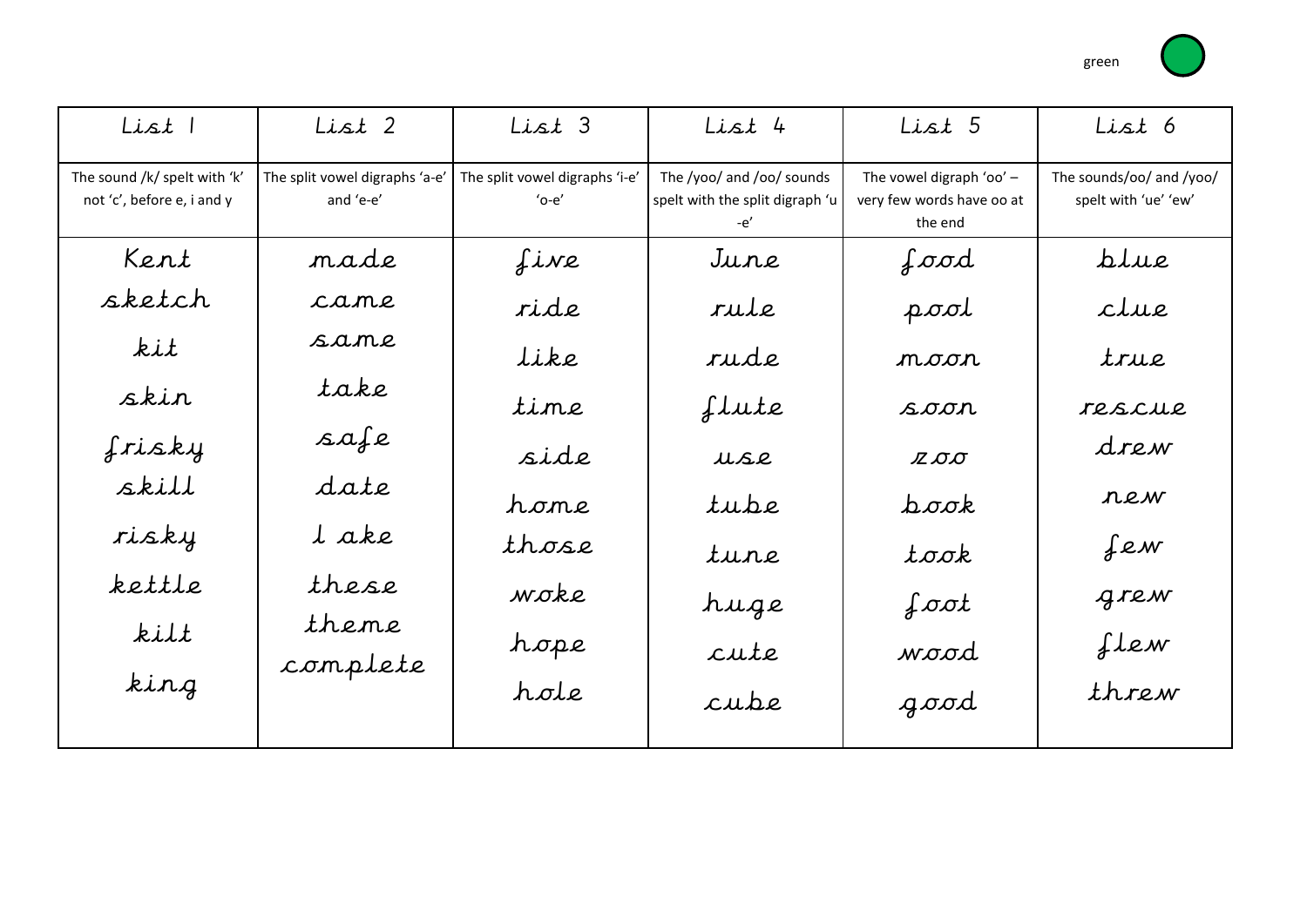yellow

| ist 5                                            | List 6                        |
|--------------------------------------------------|-------------------------------|
| rds with contrac-<br>ord reading - Eng-<br>lish) | <b>Common Exception Words</b> |

| List 1                                  | List 2                                                                            | List 3                   | $List$ 4       | List 5                                                          | List 6                        |
|-----------------------------------------|-----------------------------------------------------------------------------------|--------------------------|----------------|-----------------------------------------------------------------|-------------------------------|
| New consonant spelling 'ph'<br>and 'wh' | Adding the prefix -un with-<br>out any change to the<br>spelling of the root word | Adding s and es to words | Compound words | Read words with contrac-<br>tions (Word reading - Eng-<br>lish) | <b>Common Exception Words</b> |
| dolphin                                 | urhappy                                                                           | cats                     | football       | $\lim$                                                          | door                          |
| alphabet                                | undo                                                                              | dogs                     | playground     | I'LL                                                            | floor                         |
| phonics                                 | urtoad                                                                            | spends                   | farmyard       | we'll                                                           | poor                          |
| elephant                                | unfair                                                                            | rocks                    | bedroom        | she'll                                                          | pecause                       |
| when                                    | untock                                                                            | schools                  | blackberry     | you'll                                                          | kind                          |
| where                                   | urwrap                                                                            | friends                  | Lighthouse     | they'll                                                         | find                          |
| which                                   | urzip                                                                             | thanks                   | sometimes      | we're                                                           | pehind                        |
| wheel                                   | untidy                                                                            | catches                  | bathroom       | y ou're                                                         | child                         |
| while                                   | unwell                                                                            | pushes                   | classroom      | he's                                                            | children                      |
| white                                   | unkind                                                                            | fetches                  | teatime        | we've                                                           | wild                          |
|                                         |                                                                                   |                          |                |                                                                 |                               |
|                                         |                                                                                   |                          |                |                                                                 |                               |